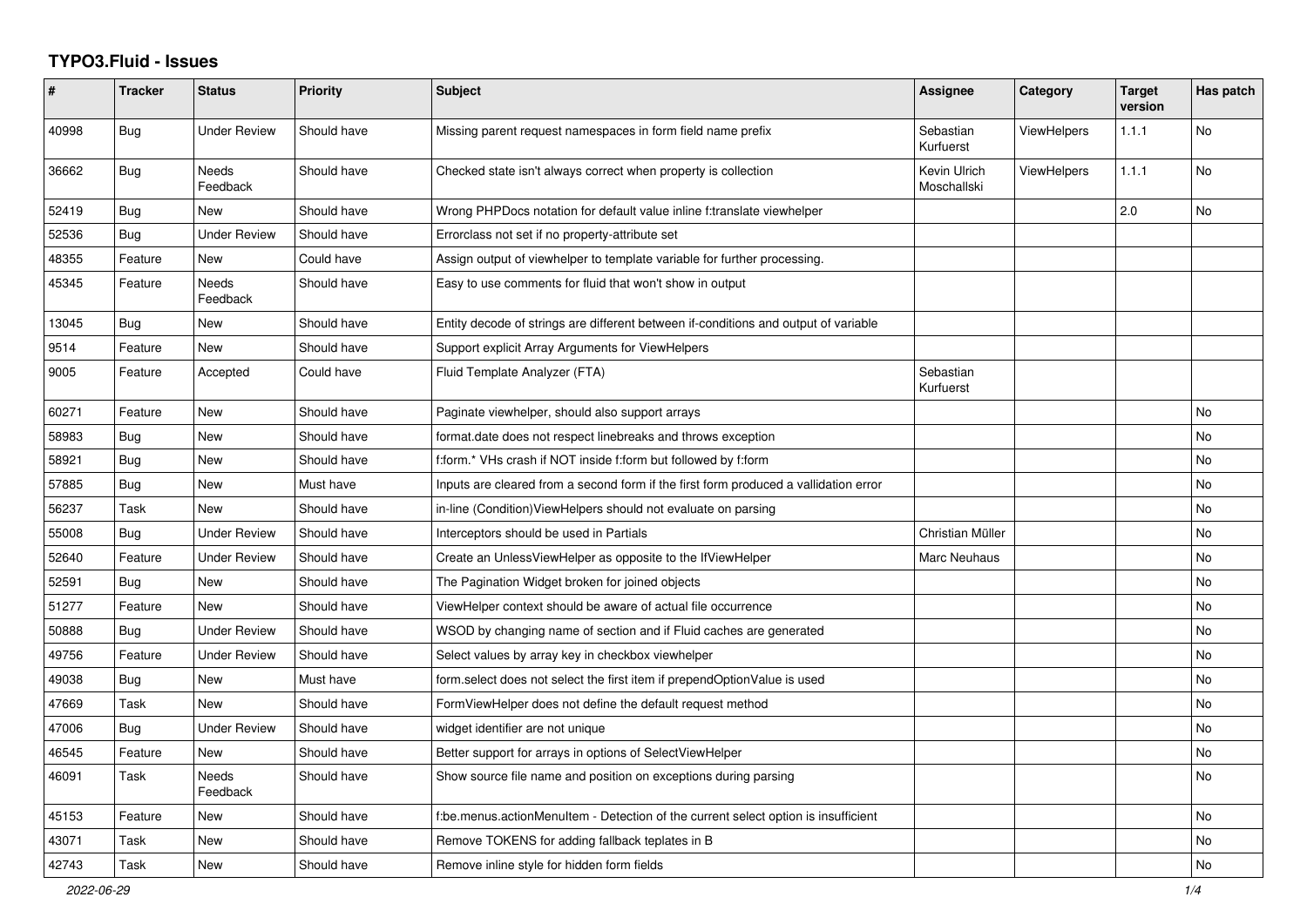| $\vert$ # | <b>Tracker</b> | <b>Status</b>       | <b>Priority</b> | <b>Subject</b>                                                                                              | Assignee               | Category | <b>Target</b><br>version | Has patch |
|-----------|----------------|---------------------|-----------------|-------------------------------------------------------------------------------------------------------------|------------------------|----------|--------------------------|-----------|
| 42397     | Feature        | <b>New</b>          | Should have     | Missing viewhelper for general links                                                                        |                        |          |                          | <b>No</b> |
| 40081     | Feature        | <b>New</b>          | Should have     | Allow assigned variables as keys in arrays                                                                  |                        |          |                          | <b>No</b> |
| 38130     | Feature        | New                 | Should have     | Checkboxes and multiple select fields should have an assignable default value                               |                        |          |                          | No        |
| 37095     | Feature        | New                 | Should have     | It should be possible to set a different template on a Fluid TemplateView inside an<br>action               | Christopher<br>Hlubek  |          |                          | No        |
| 33215     | Feature        | New                 | Should have     | RFC: Dynamic values in ObjectAccess paths                                                                   |                        |          |                          | No        |
| 28554     | <b>Bug</b>     | <b>New</b>          | Should have     | (v4) implement feature flag to disable caching                                                              |                        |          |                          | No        |
| 28553     | <b>Bug</b>     | New                 | Should have     | improve XHProf test setup                                                                                   |                        |          |                          | No        |
| 28552     | Bug            | New                 | Should have     | (v5) write ViewHelper test for compiled run; adjust functional test to do two passes<br>(uncached & cached) |                        |          |                          | No        |
| 28551     | Bug            | Accepted            | Should have     | (v4) backport VHTest                                                                                        | Sebastian<br>Kurfuerst |          |                          | No        |
| 28550     | Bug            | New                 | Should have     | (v4) make widgets cacheable, i.e. not implement childnodeaccess interface                                   |                        |          |                          | No        |
| 28549     | Bug            | New                 | Should have     | make widgets cacheable, i.e. not implement childnodeaccess interface                                        |                        |          |                          | <b>No</b> |
| 5636      | Task           | <b>Under Review</b> | Must have       | Form RadioViewHelper and CheckBoxViewHelper miss check for existing object<br>before it is accessed.        |                        |          |                          | No        |
| 3291      | Feature        | Needs<br>Feedback   | Should have     | Cacheable viewhelpers                                                                                       |                        |          |                          | No        |
| 36559     | Feature        | New                 | Could have      | New widget progress bar                                                                                     |                        |          |                          | Yes       |
| 4704      | Feature        | New                 | Should have     | Improve parsing exception messages                                                                          |                        | Core     |                          |           |
| 1907      | Feature        | <b>New</b>          | Could have      | Default values for view helpers based on context                                                            |                        | Core     |                          |           |
| 46257     | Feature        | <b>Under Review</b> | Should have     | Add escape sequence support for Fluid                                                                       |                        | Core     |                          | <b>No</b> |
| 39990     | Bug            | New                 | Should have     | Same form twice in one template: hidden fields for empty values are only rendered<br>once                   |                        | Core     |                          | <b>No</b> |
| 33551     | <b>Bug</b>     | <b>New</b>          | Must have       | View helper values break out of a partial scope                                                             | Sebastian<br>Kurfuerst | Core     |                          | No        |
| 33394     | Feature        | Needs<br>Feedback   | Should have     | Logical expression parser for BooleanNode                                                                   | Tobias Liebig          | Core     |                          | No        |
| 30555     | Feature        | New                 | Could have      | Make TagBuilder more extensible                                                                             |                        | Core     |                          | <b>No</b> |
| 27607     | Bug            | New                 | Must have       | Make Fluid comparisons work when first element is STRING, second is NULL.                                   |                        | Core     |                          | <b>No</b> |
| 12863     | Bug            | New                 | Should have     | Attributes of a viewhelper can't contain a '-'                                                              | Sebastian<br>Kurfuerst | Core     |                          | <b>No</b> |
| 10472     | Feature        | <b>New</b>          | Could have      | Fluid Standalone distribution                                                                               |                        | Core     |                          | <b>No</b> |
| 3481      | Bug            | <b>New</b>          | Should have     | Use ViewHelperVariableContainer in PostParseFacet                                                           |                        | Core     |                          | <b>No</b> |
| 51239     | <b>Bug</b>     | <b>Under Review</b> | Must have       | AbstractViewHelper use incorrect method signature for "\$this->systemLogger->log()"                         | Adrian Föder           | Core     |                          | Yes       |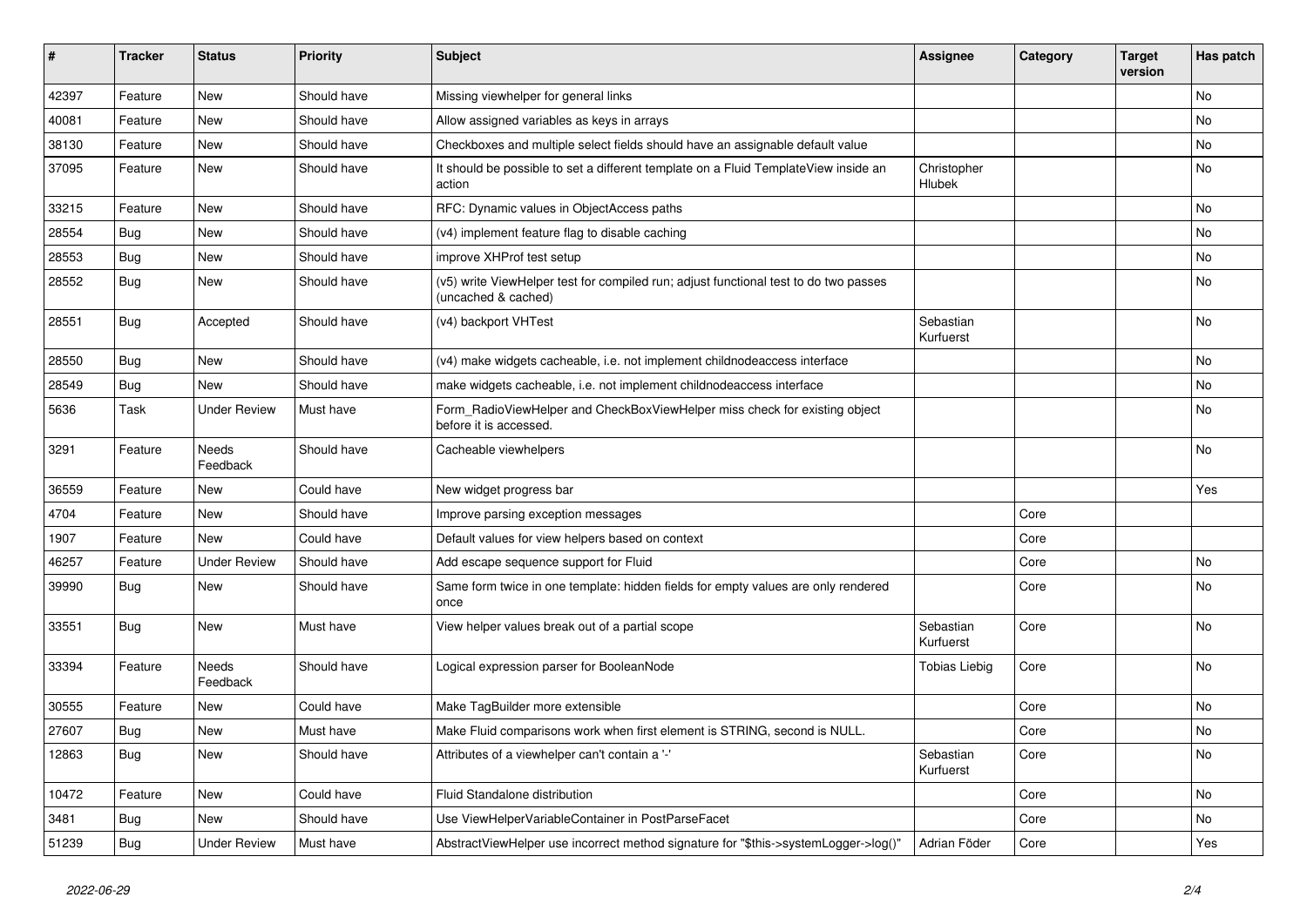| #     | <b>Tracker</b> | <b>Status</b>       | <b>Priority</b>      | <b>Subject</b>                                                                                         | <b>Assignee</b>             | Category           | <b>Target</b><br>version | Has patch  |
|-------|----------------|---------------------|----------------------|--------------------------------------------------------------------------------------------------------|-----------------------------|--------------------|--------------------------|------------|
| 32035 | Task           | <b>New</b>          | Should have          | Improve fluid error messages                                                                           |                             | Core               |                          | Yes        |
| 7608  | Feature        | New                 | Could have           | Configurable shorthand/object accessor delimiters                                                      |                             | Core               |                          | <b>Yes</b> |
| 60181 | Feature        | <b>New</b>          | Could have           | Caching mechanism for Fluid Views/Templates                                                            |                             | View               |                          | No         |
| 45394 | Task           | <b>New</b>          | Should have          | Forwardport Unit test for standalone view                                                              |                             | View               |                          | <b>No</b>  |
| 43072 | Task           | <b>New</b>          | Should have          | Remove TOKENS for adding templates fallback in Backporter                                              |                             | View               |                          | <b>No</b>  |
| 38369 | Bug            | New                 | Must have            | Resource ViewHelpers should not fall back to request package                                           |                             | View               |                          | No         |
| 8989  | Feature        | Needs<br>Feedback   | Could have           | Search path for fluid template files                                                                   |                             | View               |                          | No         |
| 9950  | Task           | New                 | Should have          | Binding to nested arrays impossible for form-elements                                                  |                             | <b>ViewHelpers</b> |                          |            |
| 65424 | Bug            | Under Review        | Should have          | SelectViewHelper must respect option(Value Label)Field for arrays                                      |                             | <b>ViewHelpers</b> |                          | No         |
| 60003 | Feature        | <b>New</b>          | Should have          | Add required-Attribute to f:form.password                                                              |                             | ViewHelpers        |                          | No         |
| 59057 | <b>Bug</b>     | <b>Under Review</b> | Must have            | Hidden empty value fields shoud be disabled when related field is disabled                             | <b>Bastian</b><br>Waidelich | ViewHelpers        |                          | No         |
| 54284 | <b>Bug</b>     | <b>New</b>          | Should have          | Default Option for Switch/Case VH                                                                      |                             | ViewHelpers        |                          | <b>No</b>  |
| 54195 | Task           | New                 | Should have          | Rename and move FormViewHelper's errorClass value, currently 'f3-form-error'                           | Adrian Föder                | <b>ViewHelpers</b> |                          | No         |
| 51100 | Feature        | New                 | Must have            | Links with absolute URI should have the option of URI Scheme                                           |                             | <b>ViewHelpers</b> |                          | No         |
| 49600 | Bug            | New                 | Should have          | f:form tag shown as a HTML on frontend                                                                 |                             | <b>ViewHelpers</b> |                          | No         |
| 40064 | Bug            | New                 | Must have            | Multiselect is not getting persisted                                                                   |                             | ViewHelpers        |                          | No         |
| 39936 | Feature        | New                 | Should have          | registerTagAttribute should handle default values                                                      |                             | ViewHelpers        |                          | No         |
| 37619 | <b>Bug</b>     | <b>New</b>          | Should have          | Fatal Error when using variable in name attribute of Section ViewHelper                                |                             | <b>ViewHelpers</b> |                          | <b>No</b>  |
| 36410 | Feature        | New                 | Should have          | Allow templates to send arguments back to layout                                                       |                             | ViewHelpers        |                          | No         |
| 34682 | Bug            | Under Review        | Should have          | Radio Button missing checked on validation error                                                       |                             | <b>ViewHelpers</b> |                          | No         |
| 34309 | Task           | New                 | Could have           | Unknown ViewHelpers cause exception - should be handled more graceful                                  |                             | <b>ViewHelpers</b> |                          | No         |
| 33628 | Bug            | Needs<br>Feedback   | Must have            | Multicheckboxes (multiselect) for Collections don't work                                               | Christian Müller            | ViewHelpers        |                          | No         |
| 26664 | Task           | New                 | Won't have this time | Clean up Form ViewHelpers                                                                              |                             | ViewHelpers        |                          | <b>No</b>  |
| 26658 | Task           | <b>New</b>          | Won't have this time | Make Form ViewHelpers consistent                                                                       |                             | ViewHelpers        |                          | <b>No</b>  |
| 10911 | Task           | New                 | Should have          | Tx Fluid ViewHelpers Form AbstractFormViewHelper->renderHiddenIdentityField<br>should be more reliable |                             | <b>ViewHelpers</b> |                          | No         |
| 8648  | <b>Bug</b>     | New                 | Should have          | format.crop ViewHelper should support all features of the crop stdWrap function                        |                             | ViewHelpers        |                          | No         |
| 8491  | Task           | Needs<br>Feedback   | Should have          | link action and uri action differ in absolute argument                                                 | Karsten<br>Dambekalns       | <b>ViewHelpers</b> |                          | No         |
| 5933  | Feature        | Accepted            | Should have          | Optional section rendering                                                                             | Sebastian<br>Kurfuerst      | <b>ViewHelpers</b> |                          | No         |